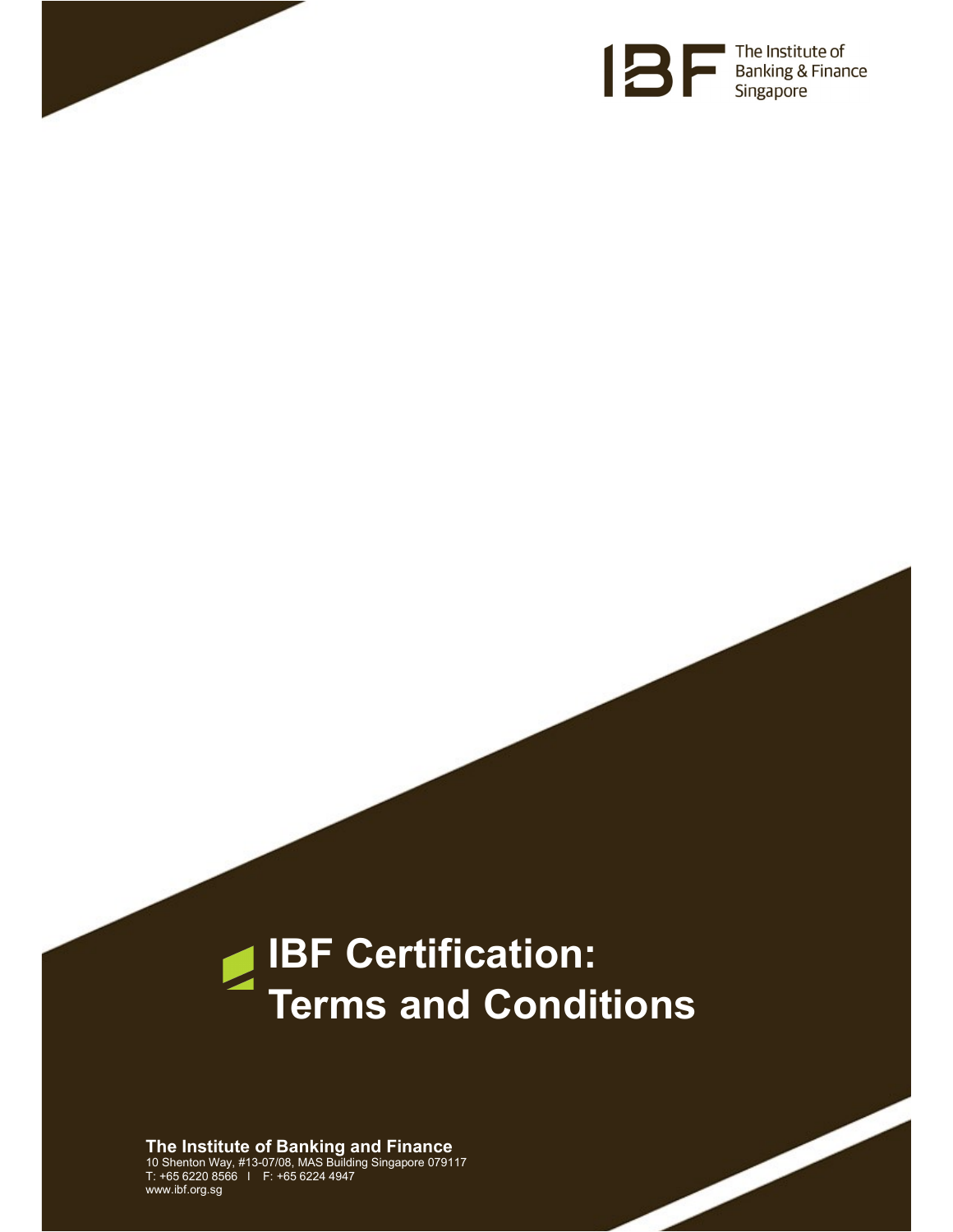# 1 Introduction

- 1.1 The Skills Framework for Financial Services provides key information on sector, career pathways, occupations/job roles, as well as existing and emerging skills. They are designed to help financial practitioners to plan for their career progression and to identify skills needed in current or new job role.
- 1.2 Programmes accredited under the Skills Framework for Financial Services offer financial practitioners a comprehensive suite of training and assessment programmes to guide them from licensing examinations on through to certification across 3-levels. It provides financial practitioners and new entrants with a practiceoriented development roadmap to attain the necessary training to excel in their job roles.
- 1.3 Applicants who are successful in their certification application will be awarded a certificate with specification of the certification title and industry segment. Certified individuals will be authorised to use the professional certification titles ""IBFQ"; or "IBFA"; or "IBF Fellow"; or "IBF Distinguished Fellow" depending on the level of certification. The same certification mark will be used for certification at all industry segments and roles.
- 1.4 By submitting an application to be certified for any of the above certification titles, the Applicant is deemed to have read and accepted the certification terms and conditions. All applicants who have been successfully certified are subject to the provisions of the Terms and Conditions stated herein.
- 1.5 The Institute of Banking and Finance (IBF) reserves the rights to amend, vary or modify the terms and conditions at its sole discretion from time to time, with or without notice.

# 2 Undertakings by IBF Certified Individuals

- 2.1 The IBF Certified Individual shall undertake to:
	- 2.1.1 Comply with the terms and obligations set out in the Terms and Conditions contained herein;
	- 2.1.2 Observe the Code of Ethics and Standards of Professional Conduct set out in Annex 1;
	- 2.1.3 Maintain proper evidence and documentation to support the fulfilment of Continuing Professional Development (CPD); and
	- 2.1.4 Cease the representation of the use of the professional certification titles once the validity date has expired without successful renewal or when the status is terminated, suspended or revoked.

# 3 Audit

3.1 The IBF Certified Individual is subject to audit by IBF prior to certification and recertification status. The purpose is to ensure that the certification criteria and Terms and Conditions contained herein are adhered to. The following shall apply: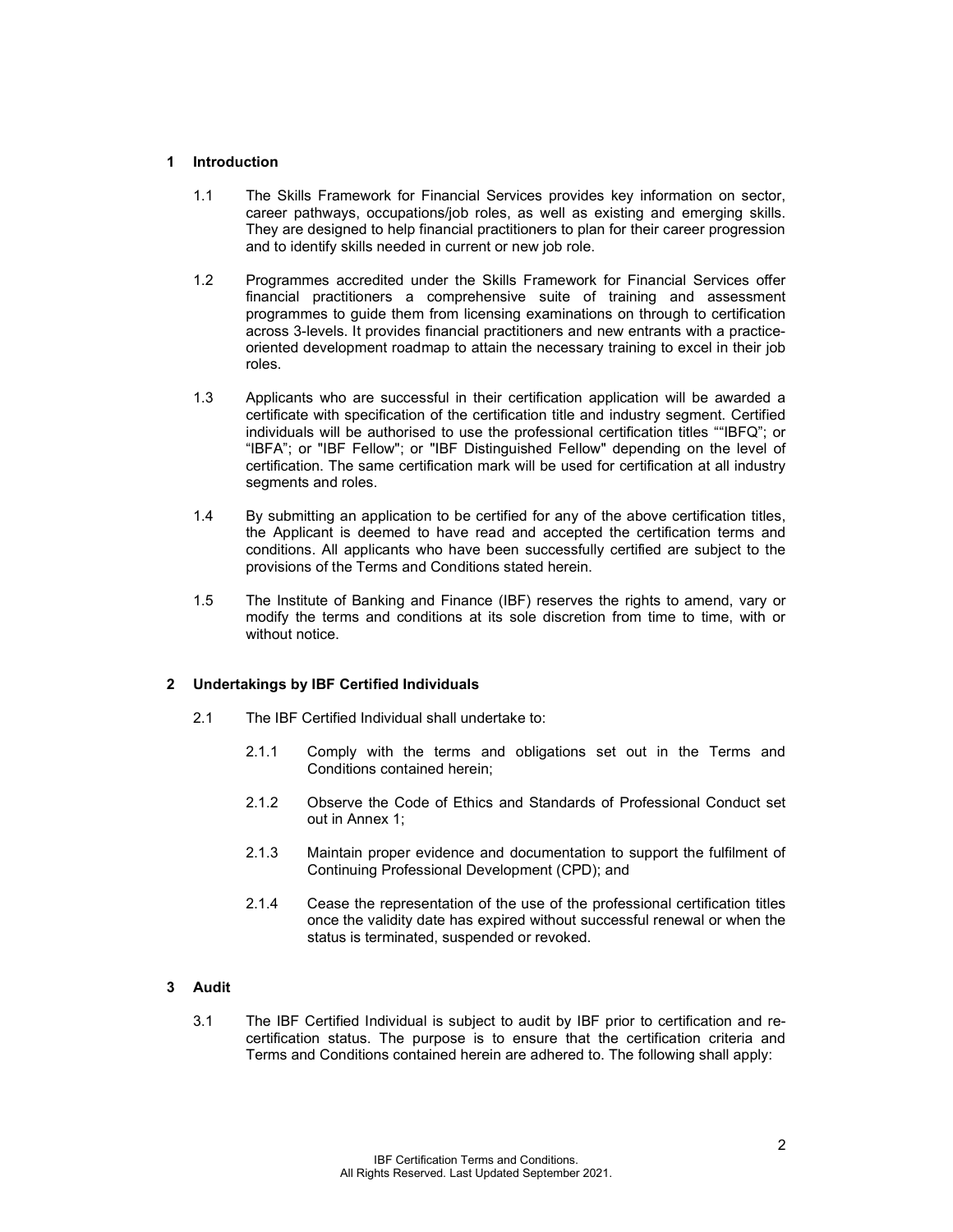#### 3.1.1 Certification status

Submit all required documents to support the fulfilment of the certification requirement. Where submission is not complete, certification status will not be awarded. Successful completion of IBF accredited programmes alone does not tantamount to successful certification application.

## 3.1.2 Maintenance of Certification status

The certification status shall be maintained upon fulfilment of the Continuing Professional Development (CPD) requirements as set out in Paragraph 4.

#### 4 CPD Obligations

- 4.1 The IBF Certified Individual is expected to keep their knowledge and skills current with the industry and regulatory developments. All IBF Certified Individuals are required to achieve a minimum of 15 CPD hours annually which will commence from the year following the year of certification.
- 4.2 The annual CPD activities prescribed should cover content that are directly relevant to the financial industry, which may include:
	- (a) Ethics / Market Conduct requirements;
	- (b) Product knowledge;
	- (c) Skills / competencies; and/or
	- (d) Rules and Regulations / Compliance-related matters
- 4.3 A wide variety of CPD activities will be recognized under the following broad categories and as described in the table below:
	- (a) Training & Education;
	- (b) Instruction;
	- (c) Leadership; and
	- (d) Research & Publication

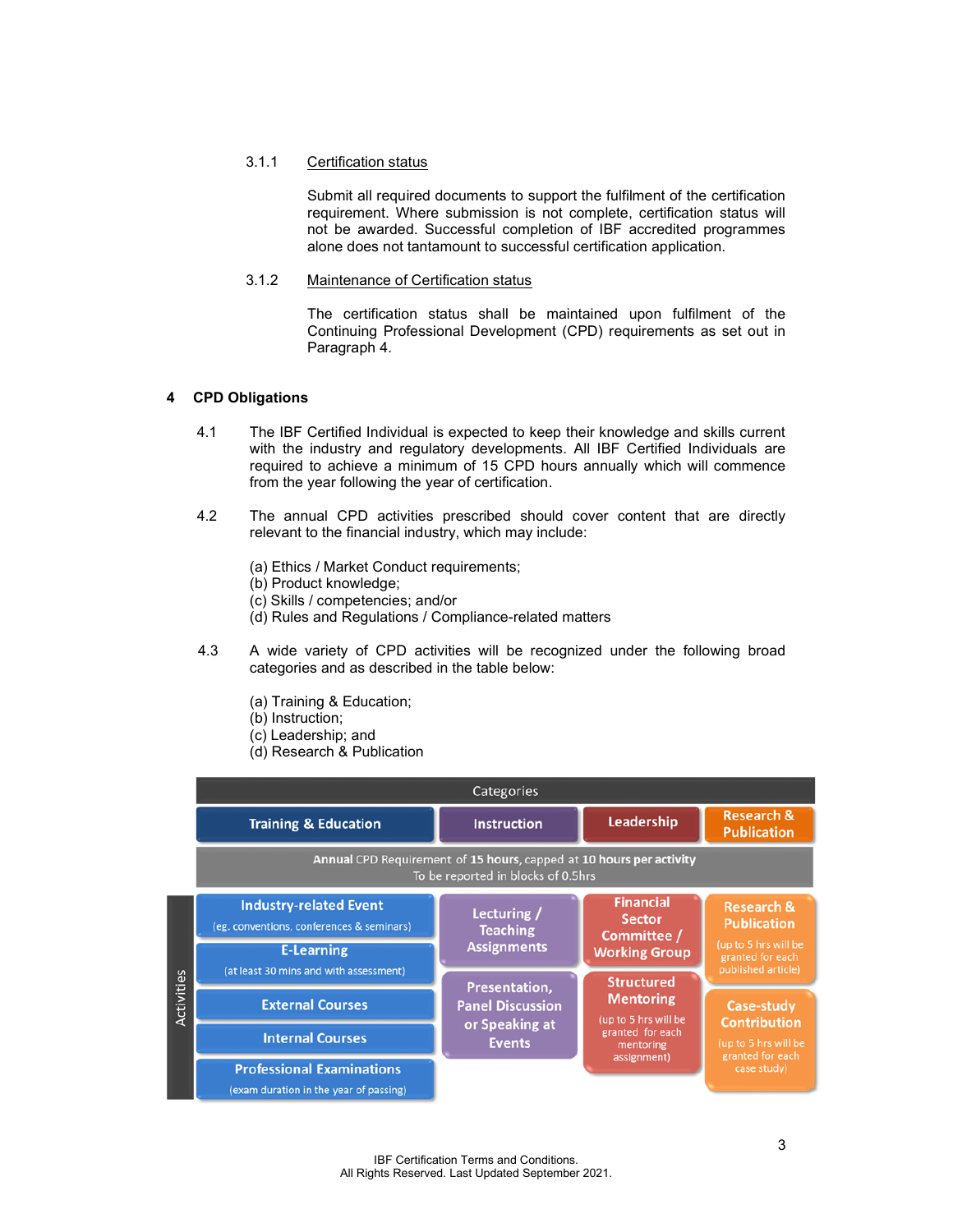- 4.4 The IBF Certified Individual may refer to the IBF website for a list of programmes that are accredited or recognized by IBF. All IBF Standards Training Scheme (STS) and Financial Training Scheme (FTS) programmes qualify towards the fulfilment of IBF CPD requirement (subject to the relevant cap). IBF Certified Individuals may also self-declare other programmes that are not accredited under STS / FTS as long as the programme fulfills the CPD Guidelines.
- 4.5 The IBF Certified Individual is required to maintain and submit supporting documents (e.g. certificate of attendance/ completion, appointment letter or copy of published article etc.) for all CPD activities undertaken and records on how the required CPD hours are met. IBF will conduct an audit on certified individuals to ensure fulfilment of the IBF CPD requirements.
- 4.6 If the IBF Certified Individual is subjected to CPD requirements from other regulatory / professional qualification bodies, kindly continue to observe those and report to the appropriate bodies.

#### 5 Renewal

- 5.1 The certification status is automatically renewed upon fulfilment of the annual CPD requirement. It shall be the sole responsibility of the IBF Certified Individual to track and maintain his CPD records to ensure that his certification status will be renewed automatically.
- 5.2 The IBF Certified Individual is also expected to observe the Terms and Conditions, Code of Ethics, and Standards of Professional Conduct during the tenure of the certification status, failing which the certification status might stand to be revoked.

#### 6 Fees

- 6.1 IBF reserves the right to charge an annual certification fee for membership privileges.
- 6.2 The IBF Certified Individual can request for a re-print of his/her IBF Certificate. The request shall be sent to certification@ibf.org.sg. Please note that there is an admin fee of S\$47 (before GST) for each certificate and the processing time is 5 to 7 working days. IBF will notify the IBF Certified Individual once the certificate is ready for collection.

# 7 Termination, Suspension and Withdrawal

- 7.1 The certification status of the IBF Certified Individual may be terminated or suspended, at the sole and absolute discretion of IBF, upon the occurrence of any of the following:
	- 7.1.1 Giving of false, inaccurate, or misleading statements or misrepresentations as part of the application;
	- 7.1.2 Failing to comply with or is in breach of any of these Terms and Conditions, and the Code of Ethics and Standards of Professional Conduct set out in Annex 1;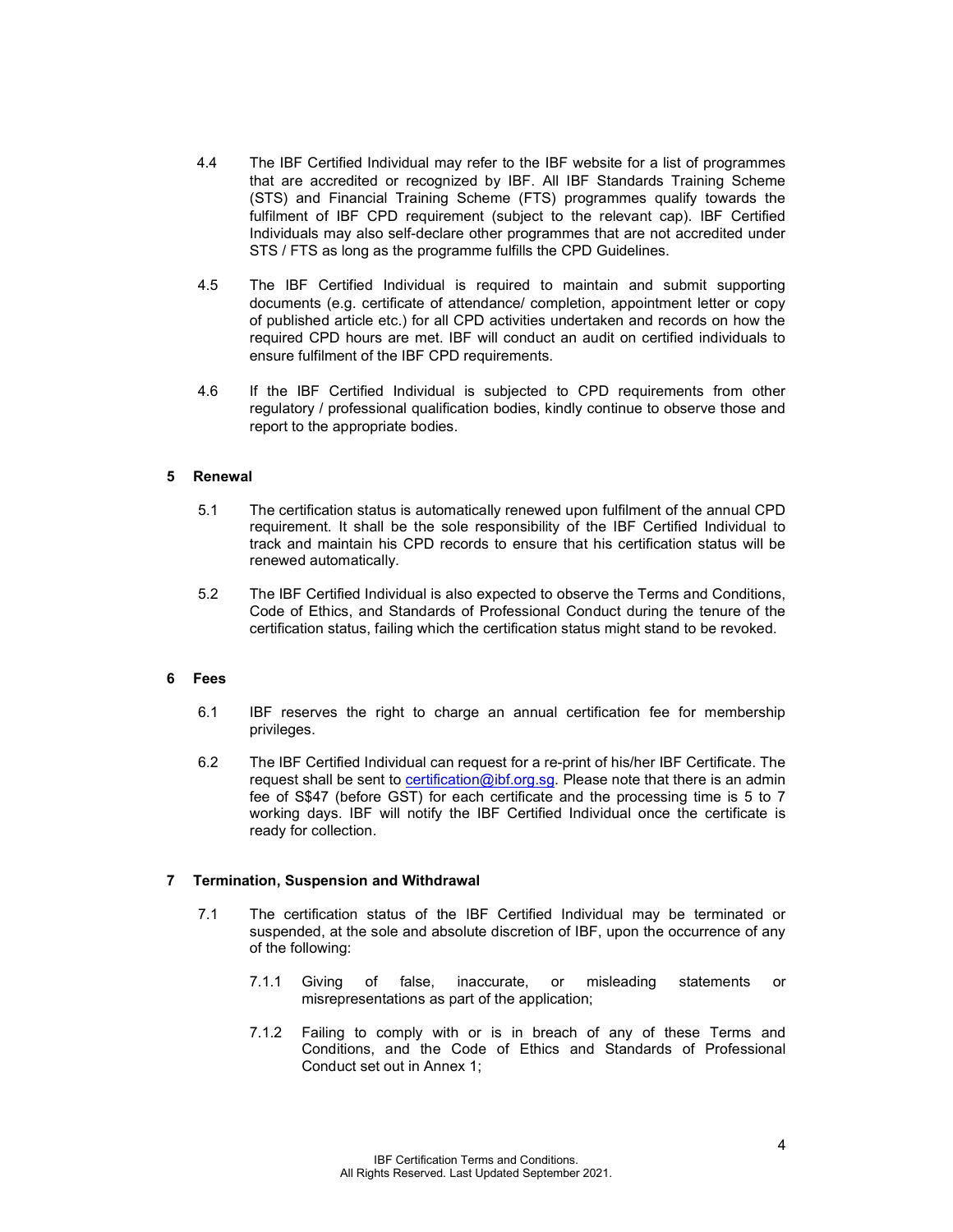- 7.1.3 Is involved in civil litigation or criminal investigation or is a subject of a written complaint which may impact the individual's professional competence;
- 7.1.4 Failing to pay IBF any applicable registration / membership fee promptly;
- 7.1.5 Failing to fulfil the annual Continuous Professional Development (CPD) Requirements set out in Paragraph 4.
- 7.2 Unless otherwise informed by the IBF Certified Individual, IBF shall automatically renew the certification status of the IBF Certified Individual automatically upon fulfilment of the CPD requirements and the appropriate fees may be charged.
- 7.3 Upon expiry, suspension, termination or withdrawal of its certification, the IBF Certified Individual shall immediately discontinue the use of the certification status.

#### 8 Confidentiality

- 8.1 IBF shall ensure that all information supplied by the IBF Certified Individual with the applications and requested during the certification period will be kept confidential. This obligation shall not apply to the following:
	- 8.1.1 Information is already in the possession of IBF prior to disclosure by the IBF Certified Individual to the IBF as part of the certification requirements;
	- 8.1.2 Information in the public domain;
	- 8.1.3 Information disclosed by third parties to the IBF; or
	- 8.1.4 Information that is required to be disclosed by an Order of Court or to the police or the Inland Revenue Authority of Singapore or other government authorities, for the purpose of criminal investigation or otherwise.

## 9 Personal Data Protection

- 9.1 For the purposes of this section, the following expression shall have the following meaning unless the context requires otherwise:
	- 9.1.1 "Personal Data" means data, whether true or not, about an individual who can be identified:
		- (i) from that data; or
		- (ii) from that data and other information to which an organisation has or is likely to have access;
	- 9.1.2 IBF may collect, use and/or disclose Personal Data from the IBF Certified Individual for the purposes disclosed in IBF's Personal Data Protection Policy (as updated from time to time), a copy of which is available at: https://www.ibf.org.sg/Pages/Privacy-Policy.aspx, and for any other purpose that may be notified to the Successful Applicant from time to time. IBF may disclose such Personal Data to its affiliated entities, third party service providers and agents, other professional advisors, consultants and government authorities for the advisors, consultants and government authorities for the abovementioned purposes, and in accordance with law.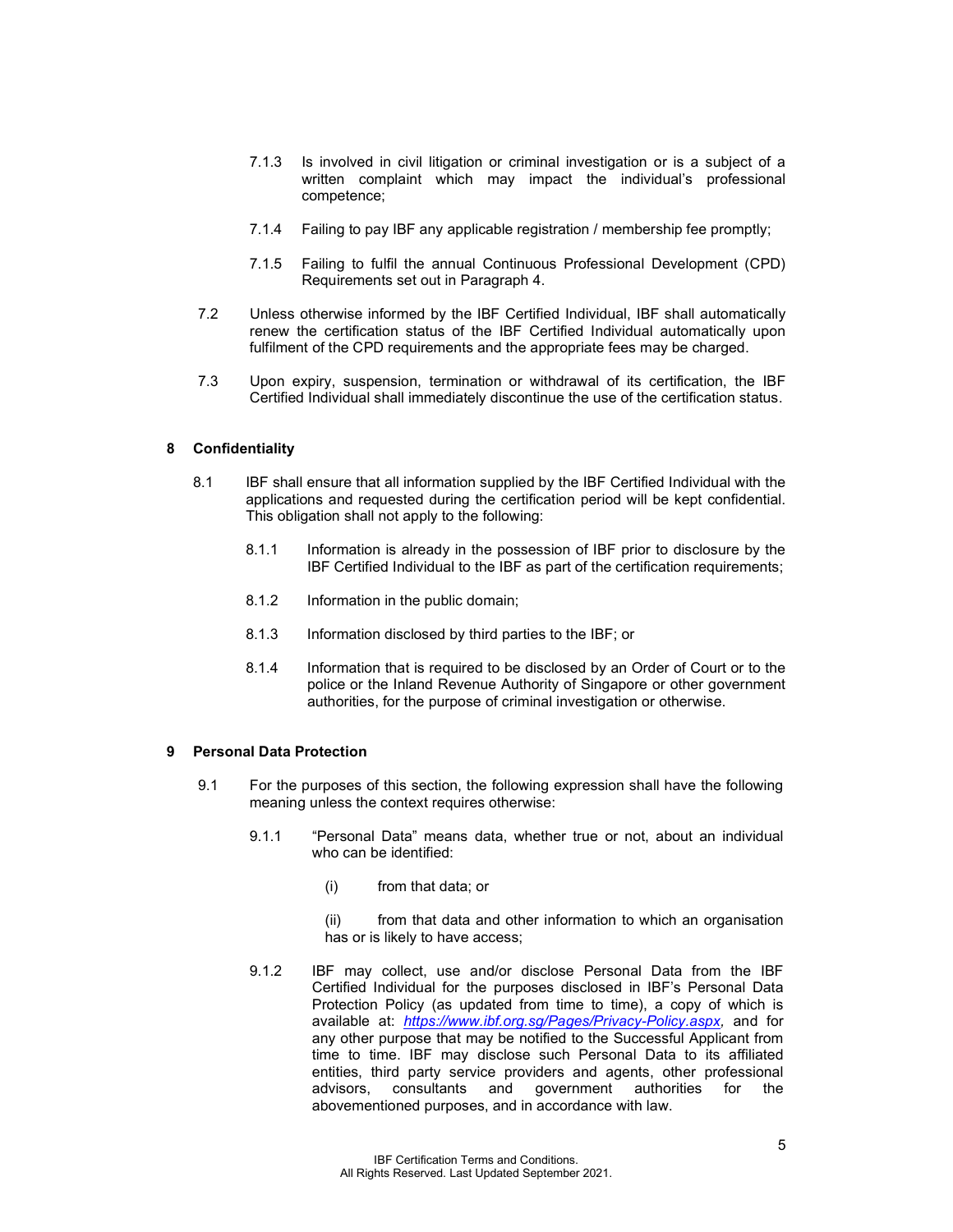- 9.1.3 Where the IBF Certified Individual provides IBF with any Personal Data of third parties, the IBF Certified Individual confirm that he or she has obtained all necessary consents to do so, and that IBF may collect, use and disclose such Personal Data in accordance with the Personal Data Protection Act 2012.
- 9.1.4 The IBF Certified Individual agrees to fully indemnify IBF against any and all actions, claims, legal costs, damages and/or other expenses which may arise out of his or her breach of clause 9.1.3.

#### 10 Use of the Certification Title

- 10.1 The IBF Certified Individual will be accorded with one of the following professional Certification Titles upon successful application:
	- (a) IBF Qualified (for new entrants with 0 less than 3 years of experience)
	- (b) IBF Advanced (for senior practitioners and specialists with 3 15 years of experience)
	- (c) IBF Distinguished Fellows and Fellows (for industry veterans with more than 15 years of experience)
- 10.2 The IBF Certified Individual is authorised to use the professional certification title that he has been conferred on all communication materials (e.g. business card, LinkedIn Profile). An example of how it may be used is shown below for your reference.

| <b>IBF</b><br><b>Certification</b><br>Title | <b>Certification Acronym</b><br>(may be used on<br>namecards, and email<br>signatures) | <b>Certification Mark *</b><br>(may be used on<br>namecards) |
|---------------------------------------------|----------------------------------------------------------------------------------------|--------------------------------------------------------------|
| <b>IBF Qualified</b>                        | IBFQ                                                                                   |                                                              |
| <b>IBF Advanced</b>                         | <b>IBFA</b>                                                                            |                                                              |
| <b>IBF Fellow</b>                           | <b>IBF Fellow</b>                                                                      | 2                                                            |
| IBF<br>Distinguished<br>Fellow              | <b>IBF Distinguished Fellow</b>                                                        |                                                              |

\*For artwork and colours of Certification mark, please write in to certification@ibf.org.sg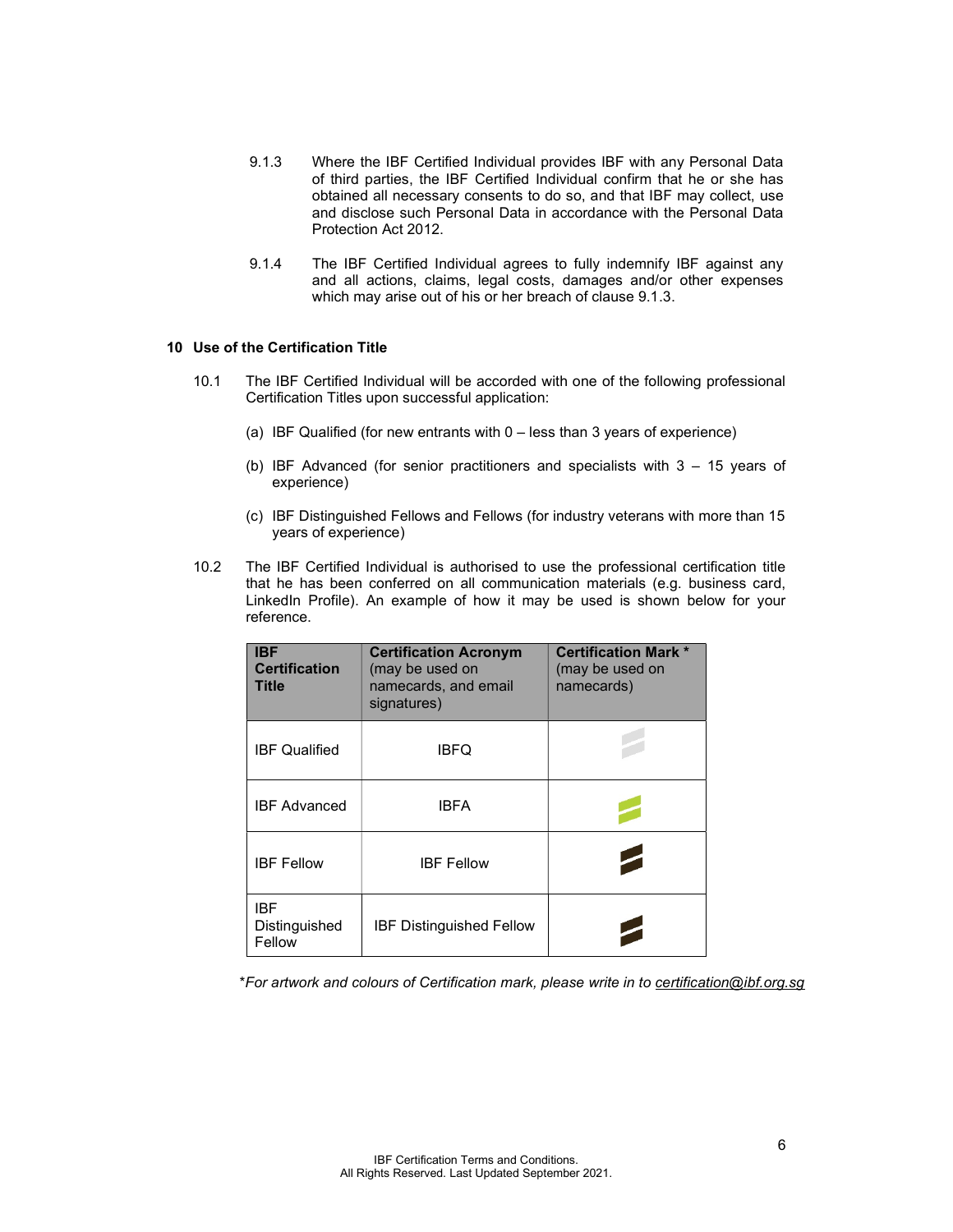Illustration 1 – Usage on Business Card

|   | Mary Tan<br>Manager, IBFQ<br>CompanyX                                           | Mary Tan, IBFA<br>Manager<br>CompanyX                                           |
|---|---------------------------------------------------------------------------------|---------------------------------------------------------------------------------|
|   | $D: +6564435660$<br>$E + 6567748566$<br>$F: +6569934947$<br>bob@companyx.org.sg | $D: +6564435660$<br>$T: +6567748566$<br>$F: +6569934947$<br>bob@companyx.org.sg |
|   | 10 Shenton Way<br>#17-07/08, MAS Building<br>Singapore 079117                   | 10 Shenton Way<br>#17-07/08, MAS Building<br>Singapore 079117                   |
| ś | P<br>www.companyx.org.sg                                                        | www.companyx.org.sg                                                             |
|   |                                                                                 |                                                                                 |
|   |                                                                                 |                                                                                 |
|   | Mary Tan<br>Director, IBF Fellow<br>CompanyX                                    | Mary Tan<br>CEO, IBF Distinguished Fellow<br>CompanyX                           |
|   | $D: +6564435660$                                                                | $D: +6564435660$                                                                |
|   | $T: +6567748566$                                                                | $T: +6567748566$                                                                |
|   | F: +65 6993 4947<br>bob@companyx.org.sg                                         | F: +65 6993 4947<br>bob@companyx.org.sg                                         |
|   |                                                                                 |                                                                                 |
|   | 10 Shenton Way<br>#17-07/08, MAS Building                                       | 10 Shenton Way<br>#17-07/08, MAS Building                                       |
|   | Singapore 079117                                                                | Singapore 079117                                                                |

Illustration 2 – Usage on LinkedIn Profile Pages

| Add licenses & certifications                                                                                                                 |             |  |
|-----------------------------------------------------------------------------------------------------------------------------------------------|-------------|--|
| Name *                                                                                                                                        |             |  |
| <your advanced="" certification="" ibf="" qualified="" title:=""></your>                                                                      |             |  |
| Issuing Organization *                                                                                                                        |             |  |
| BFSG - The Institute of Banking & Finance Singapore                                                                                           |             |  |
| This credential does not expire                                                                                                               |             |  |
| <b>Issue Date</b><br>No Expiration Date                                                                                                       |             |  |
| Month <select month="" relevant=""><br/><math>\overline{\phantom{a}}</math><br/><math display="inline">\overline{\phantom{a}}</math></select> |             |  |
| <select relevant="" year=""><br/>Year<br/>▼</select>                                                                                          |             |  |
| Credential ID                                                                                                                                 |             |  |
| <your certification="" ibf="" number=""></your>                                                                                               |             |  |
| Credential URL                                                                                                                                |             |  |
| www.ibf.org.sg                                                                                                                                |             |  |
| Save and add another                                                                                                                          | <b>Save</b> |  |

10.3 All rights to use the certification title as provided herein are personal to the IBF Certified Individual. The IBF Certified Individual shall not have the right to authorise any third party (including without limitation the IBF Certified Individual's appointed agencies, licensees and representatives) or otherwise assign the rights to use the certification title for any purpose whatsoever.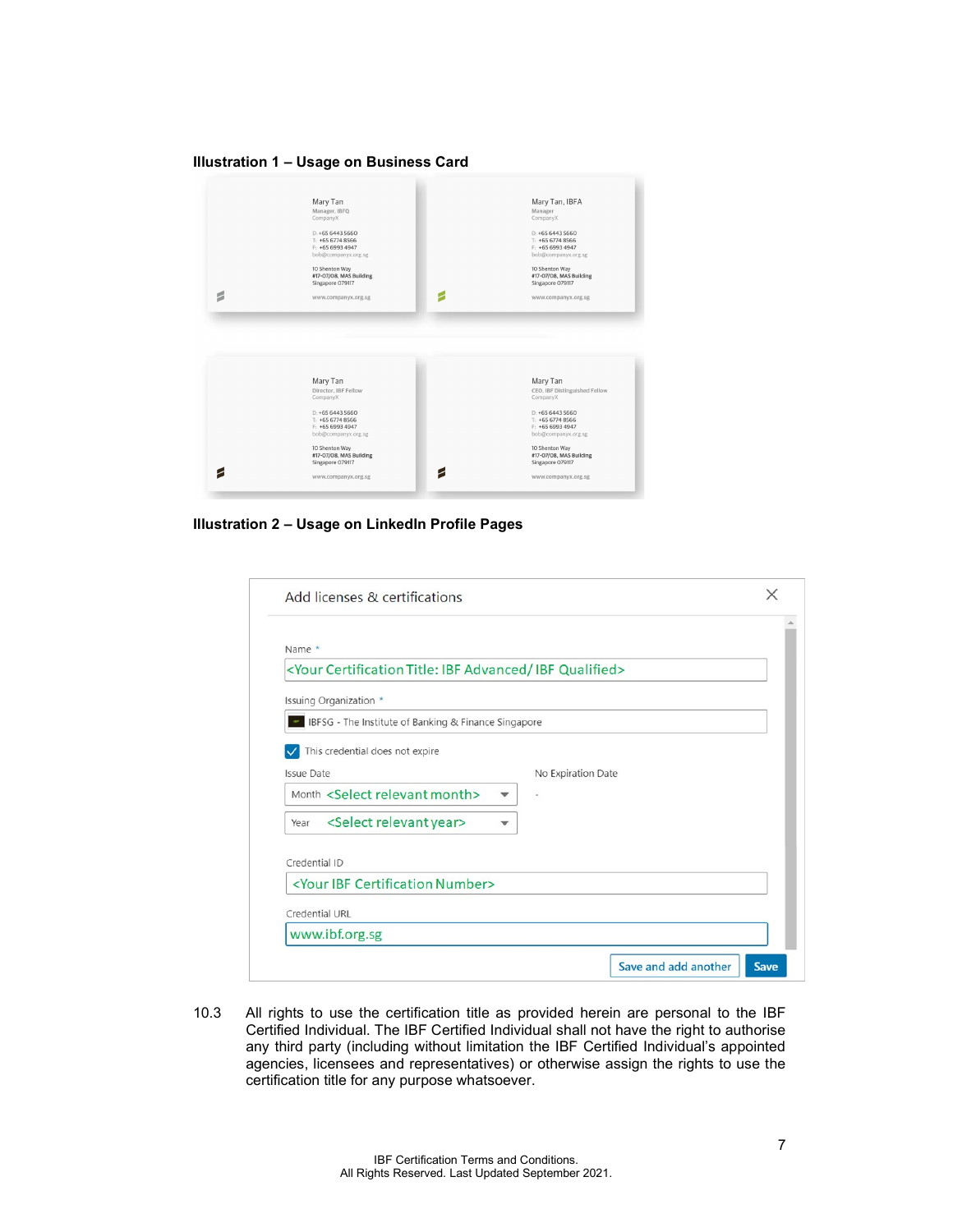## 11 Exclusion/Limitation of Liability

11.1 IBF shall not be liable to the IBF Certified Individual for any expenses, loss or damages suffered by its participation or as a result of this certification. This certification does not absolve the IBF Certified Individual of any licensing requirement.

## 12 Representations and Warranties

- 12.1 The IBF Certified Individual represents and warrants that at all times during the validity of the certification period that:
	- 12.1.1 All information submitted by the IBF Certified Individual to IBF is true and correct, and the IBF Certified Individual acknowledges and agrees that IBF has relied on such information in awarding the certification; and
	- 12.1.2 he/she shall not, without IBF's prior written consent, obligate or purport to obligate IBF in any manner with respect to its achievement of certification, including (without limitation) by issuing or making any warranties or guarantees.

## 13 Force Majeure

- 13.1 Neither party shall be liable for any failure to perform its obligations under these Terms and Conditions if the failure results from events that are beyond its reasonable control (including acts of God, civil or military authority, civil disturbance, wars, strikes, fires or other catastrophes) PROVIDED ALWAYS that the relevant party shall resume that obligation as soon as the event occasioning the failure ceases or abates.
- 13.2 Without prejudice to the generality of Clause 13.1, if the effect of any of the aforesaid events shall continue for a period exceeding three (3) months in aggregate during the term of the status, IBF may at any time thereafter upon giving notice to the IBF Certified Individual elect to withdraw the certification awarded.
- 13.3 Where IBF elects to withdraw an IBF Certified Individual's certification under Clause 13.2, the Certified Individual shall forthwith pay to IBF all amounts due to the IBF for services rendered by IBF up to the date of termination.

#### 14 Variation

- 14.1 IBF reserves the right to amend, vary and/or supplement the provisions of these Terms and Conditions with or without advance notice, where reasonably required, and the IBF Certified Individual agrees and undertakes to comply with any such amendment, variation and/or supplement. Such amendment, variation or supplement shall apply from the date specified in the applicable notice of amendment, variation or supplement or, if no date is specified, from the date of publication on the IBF website (http://www.ibf.org.sg) or on the date of notice whichever is the earlier.
- 14.2 IBF reserves the right to amend, vary or supplement any of its procedures, policies, and guidelines at any time with or without advance notice. Such amendment, variation or supplement shall apply from the date specified in the applicable notice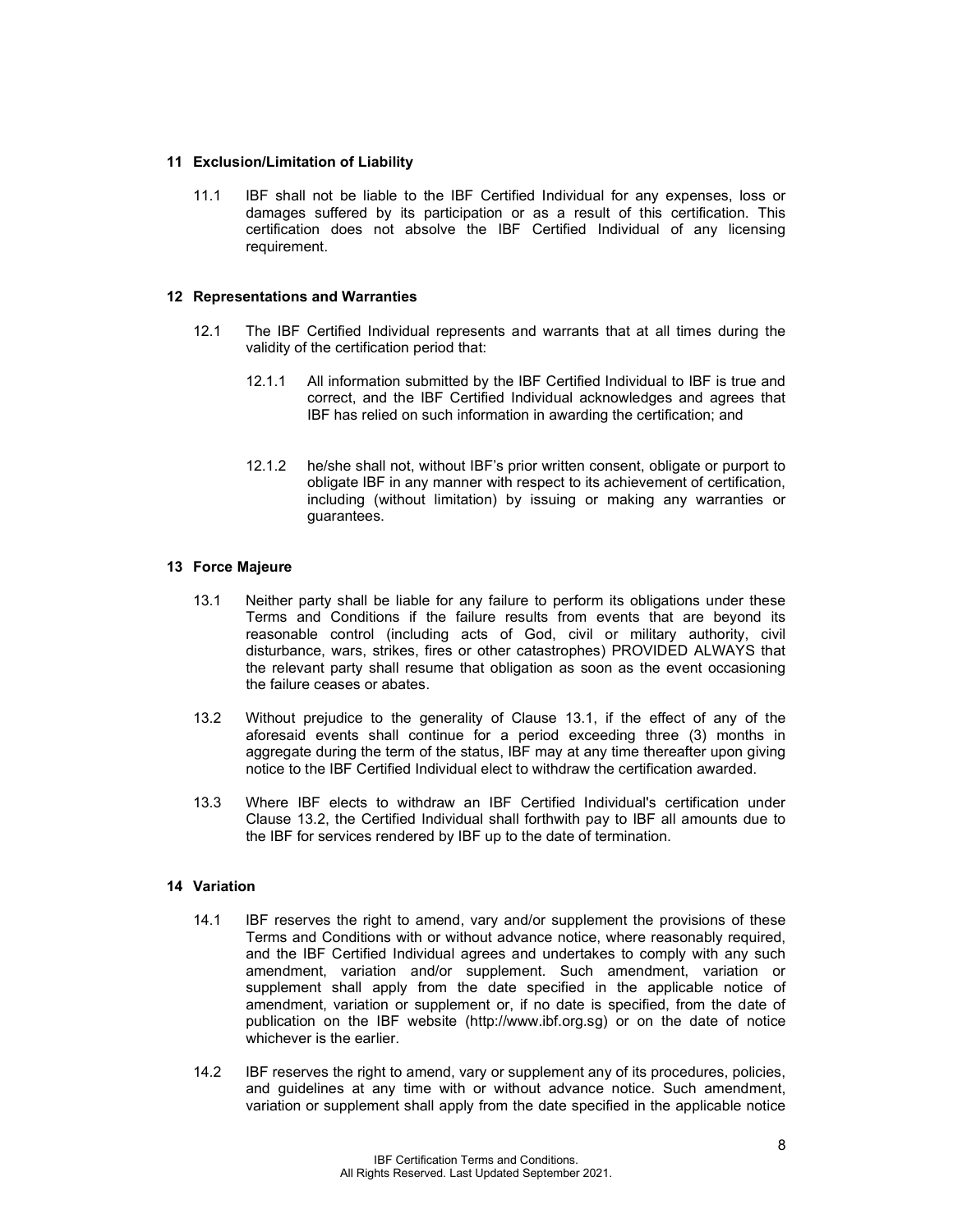of amendment, variation or supplement or, if no date is specified, from the date of publication on the IBF website (http://www.ibf.org.sg) or on the date of notice whichever is the earlier.